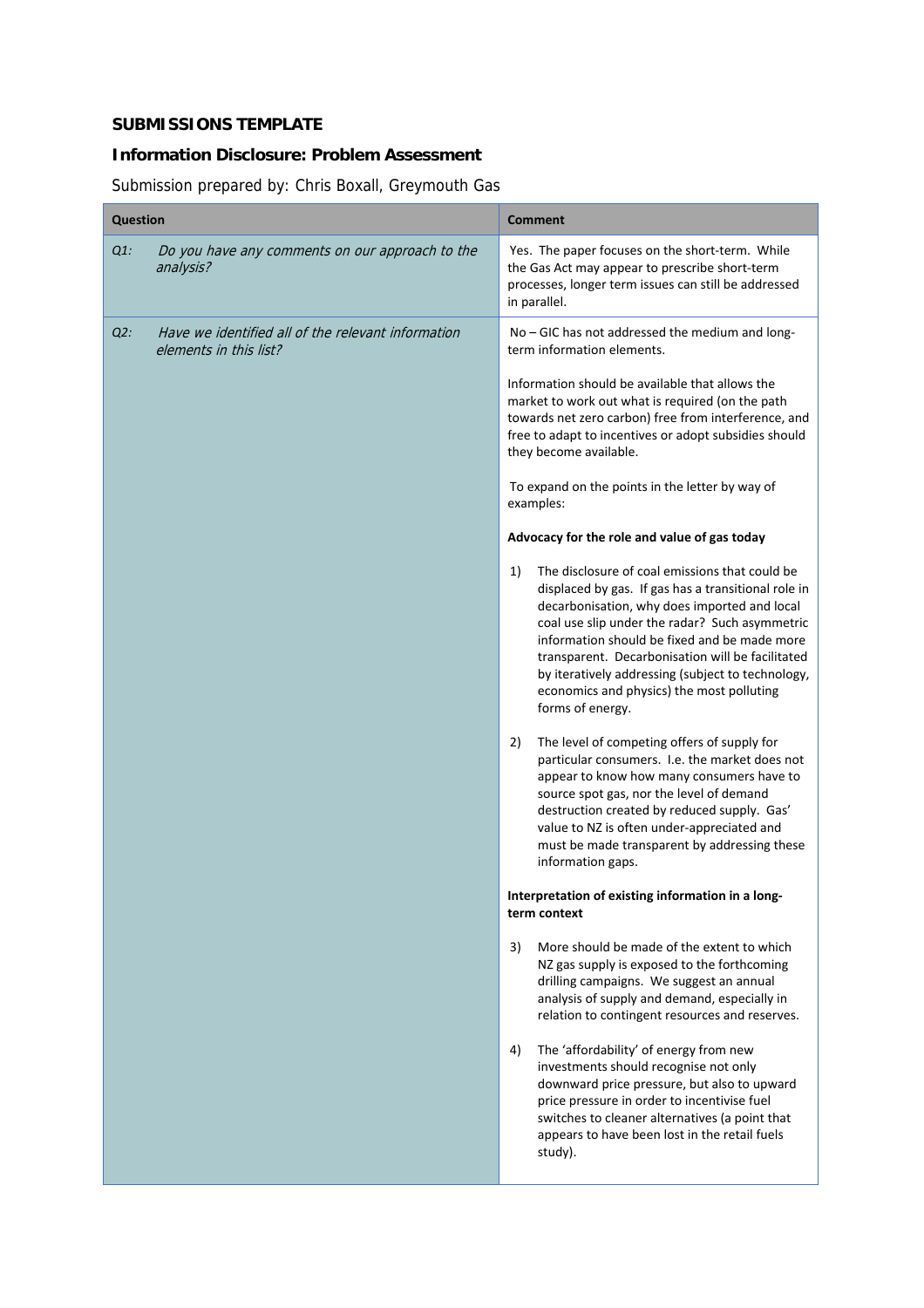|        |                                                                                                                                                                                                                                              | 5)<br>GIC could work with the Institute of Directors<br>to assess boards' capabilities for managing risk<br>in the energy space. Transparency will help<br>address where solutions and policies should be<br>targeted and should help the market function<br>better.<br>Thought leadership on gas' role in facilitating<br>decarbonisation                                                                                                                                                                                                                                |
|--------|----------------------------------------------------------------------------------------------------------------------------------------------------------------------------------------------------------------------------------------------|---------------------------------------------------------------------------------------------------------------------------------------------------------------------------------------------------------------------------------------------------------------------------------------------------------------------------------------------------------------------------------------------------------------------------------------------------------------------------------------------------------------------------------------------------------------------------|
|        |                                                                                                                                                                                                                                              | 6)<br>Discussion about how carbon capture and<br>storage could help a net zero carbon future and<br>the costs and benefits. Leadership in this field<br>could be a game-changer for NZ's economy and<br>facilitate the achievement of emissions<br>reductions.                                                                                                                                                                                                                                                                                                            |
|        |                                                                                                                                                                                                                                              | 7)<br>Real ways how mums and dads and businesses<br>can decarbonise, at reasonable cost, with<br>appropriate funding arrangements. If gas is<br>accepted to be a transitional fuel, the value of<br>gas should be accepted.                                                                                                                                                                                                                                                                                                                                               |
|        |                                                                                                                                                                                                                                              | Acknowledgement that 'renewable' energy<br>8)<br>does not mean pollution-free, and therefore<br>understanding how that fits into a net carbon<br>zero future. Geothermal has CO <sub>2e</sub> emissions<br>from operations (but less than gas), and all<br>forms of renewable energy require use of raw<br>materials which causes CO <sub>2e</sub> pollution. There<br>appears to be a lack of proper debate about<br>how to even define key terms like 'renewable'<br>and 'normal'. That is a problem if NZ is serious<br>about achieving the vision of net zero carbon. |
| $Q3$ : | Do you agree with our assessment for gas production<br>outage information? Have we missed aspects of the<br>issue or are there parts that have not been described<br>correctly? Please include details and any examples in<br>your response. | GIC could have referred to more recent information.<br>Today there is a GIC-hosted platform in place that<br>has been used extensively by Beach, Flex Gas and<br>OMV in 2019. While there were gas outage<br>information disclosure issues in prior years, progress<br>has already been made to address these.<br>Some other points:                                                                                                                                                                                                                                      |
|        |                                                                                                                                                                                                                                              | We agree with the general conclusion that<br>material gas outage information can impact on,<br>and is important for, the wider energy market.                                                                                                                                                                                                                                                                                                                                                                                                                             |
|        |                                                                                                                                                                                                                                              | No company should be categorised as a<br>$\overline{\phantom{a}}$<br>renewables-only generator if they also have<br>(and use) a contract that obtains power supply<br>fuelled by coal or gas, e.g. from Huntly.                                                                                                                                                                                                                                                                                                                                                           |
|        |                                                                                                                                                                                                                                              | We suggest that gas has taken over from water<br>as the marginal fuel with the most impact on<br>power price volatility. It has taken the market a<br>long time to realise this, and to understand that<br>gas scarcity has a cost just like water scarcity.                                                                                                                                                                                                                                                                                                              |
| Q4:    | Do you agree with our assessment for major gas user<br>facility outage information? Have we missed aspects<br>of the issue or are there parts that have not been<br>described correctly? Please include details and any                      | Yes and No respectively.                                                                                                                                                                                                                                                                                                                                                                                                                                                                                                                                                  |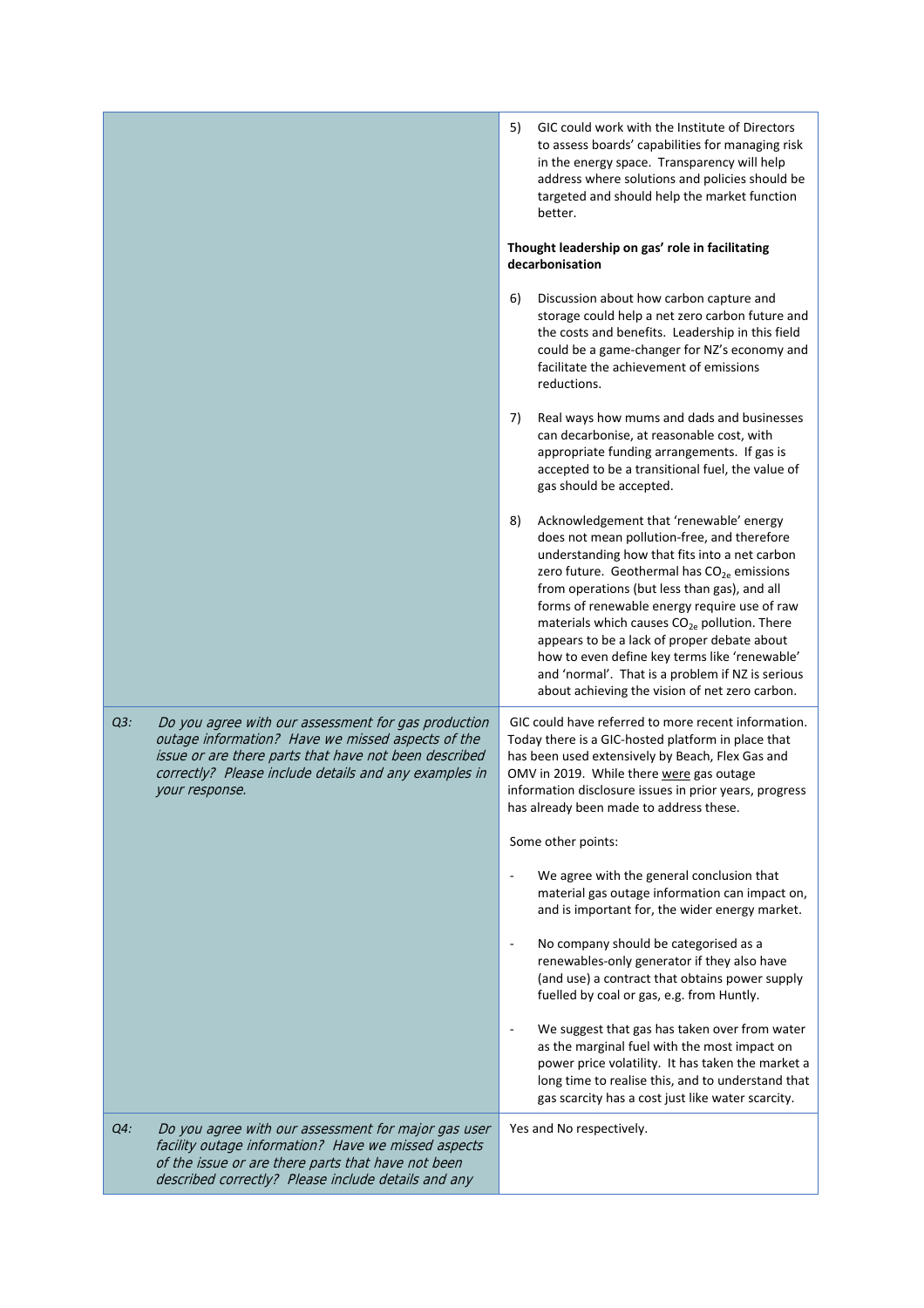|        | examples in your response.                                                                                                                                                                                                                          |                                                                                                                                                                                                                                                                                                                                                                                                                                                                                                                                                                                                                                             |
|--------|-----------------------------------------------------------------------------------------------------------------------------------------------------------------------------------------------------------------------------------------------------|---------------------------------------------------------------------------------------------------------------------------------------------------------------------------------------------------------------------------------------------------------------------------------------------------------------------------------------------------------------------------------------------------------------------------------------------------------------------------------------------------------------------------------------------------------------------------------------------------------------------------------------------|
| Q5:    | Do you agree with our assessment for gas storage<br>outage information? Have we missed aspects of the<br>issue or are there parts that have not been described<br>correctly? Please include details and any examples in<br>your response.           | Yes - notwithstanding Flex Gas' participation in an<br>upstream gas outage protocol, that information will<br>be limited to extractions and not injections (and the<br>information will be missed if Q4 is not progressed, as<br>proposed).                                                                                                                                                                                                                                                                                                                                                                                                 |
|        |                                                                                                                                                                                                                                                     | Yes - it also makes sense to consider non-outage<br>situations that reduce extraction or injection rates.<br>For example, it is likely that if well pressure is low,<br>injection and extraction rates will be lower, and vice<br>versa. GIC should, therefore, require Flex Gas to<br>estimate from time to time how long extraction or<br>injection rates can reasonably be sustained.                                                                                                                                                                                                                                                    |
| Q6:    | Do you agree with our assessment for transmission<br>pipeline outage information? Have we missed aspects<br>of the issue or are there parts that have not been<br>described correctly? Please include details and any<br>examples in your response. | Yes and No respectively.                                                                                                                                                                                                                                                                                                                                                                                                                                                                                                                                                                                                                    |
| Q7:    | Do you agree with our assessment for contract price<br>and volume information? Have we missed aspects of<br>the issue or are there parts that have not been<br>described correctly? Please include details and any<br>examples in your response.    | Yes and No respectively.                                                                                                                                                                                                                                                                                                                                                                                                                                                                                                                                                                                                                    |
| Q8:    | Do you agree with our assessment for emsTradepoint<br>price & volume information? Have we missed aspects<br>of the issue or are there parts that have not been<br>described correctly? Please include details and any<br>examples in your response. | No and Yes respectively. If improved information<br>transparency improves market efficiency - which is<br>the basic GIC argument - then industry should see<br>the anonymised emsTP live trading board on a real-<br>time basis. Providing this would have three key<br>benefits:                                                                                                                                                                                                                                                                                                                                                           |
|        |                                                                                                                                                                                                                                                     | No rework from emsTP, reducing the risk that<br>parties misinterpret its VWAPs.<br>The market could draw its own conclusions<br>from live bids and offers which would provide<br>more meaningful insights than lagged prices.<br>It would not compromise any party's<br>confidential information.                                                                                                                                                                                                                                                                                                                                           |
|        |                                                                                                                                                                                                                                                     | GIC says "[it] note[s] that the absence of publically<br>available volume information is a gap" yet it then<br>concludes that there are no significant fairness,<br>reliability, safety or environmental outcomes.<br>However, s43ZN of the Gas Act requires the proper<br>and efficient management of risks relating to<br>security of supply and the minimising of barriers to<br>entry. Both those objectives could be advanced<br>further if industry could see a live trading board, for<br>free. Further, it would add significant context to the<br>upstream outage protocol, a benefit that appears<br>not to have been considered. |
| $Q9$ : | Do you agree with our assessment for gas storage<br>facilities information? Have we missed aspects of the<br>issue or are there parts that have not been described<br>correctly? Please include details and any examples in<br>your response.       | Yes - but it should definitely be included in an SOP.<br>Dedicated gas storage facilities are to gas what lakes<br>are to water.<br>Yes - as part of progressing this matter, GIC will<br>need to have particular regard to the following:                                                                                                                                                                                                                                                                                                                                                                                                  |